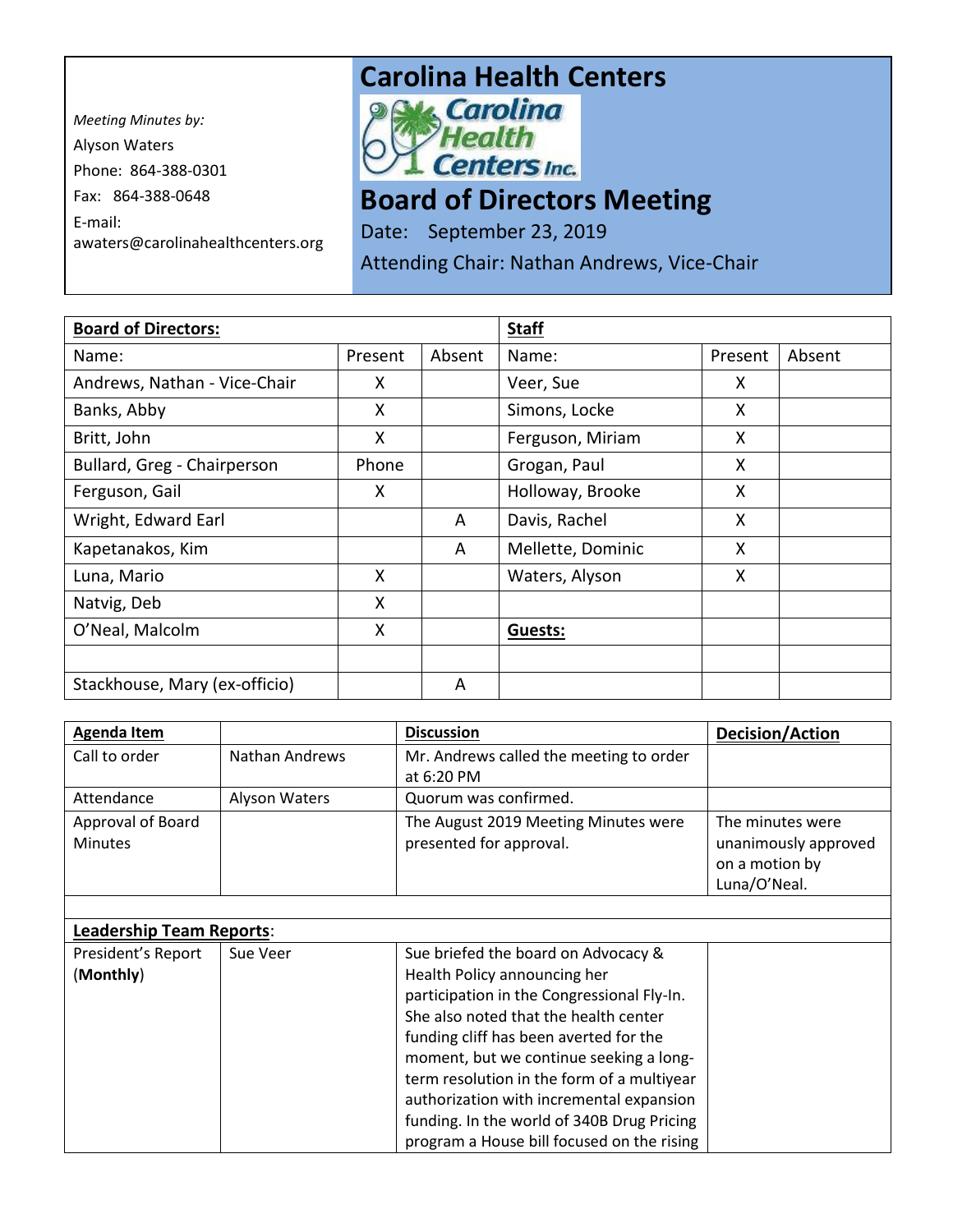|                           |              | cost of prescription drugs poses a risk of<br>unintended collateral damage 340B<br>covered entities by elimination of over<br>250 drugs including insulin from 340B<br>eligibility. Health centers continue to seek<br>clarity on how health centers reflect<br>contract pharmacy on their Scope and<br>whether a sliding fee discount is required<br>for contract pharmacy.<br>From the state legislature, Sue also<br>reviewed the proposed fetal heartbeat<br>legislation and a move to include SC in a<br>multi-state provider licensing compact.<br>Announced the Corporate Staff meeting is |  |
|---------------------------|--------------|---------------------------------------------------------------------------------------------------------------------------------------------------------------------------------------------------------------------------------------------------------------------------------------------------------------------------------------------------------------------------------------------------------------------------------------------------------------------------------------------------------------------------------------------------------------------------------------------------|--|
|                           |              | on September 24th, 2019 (agenda                                                                                                                                                                                                                                                                                                                                                                                                                                                                                                                                                                   |  |
|                           |              | attached) and leadership team annual                                                                                                                                                                                                                                                                                                                                                                                                                                                                                                                                                              |  |
|                           |              | performance appraisals are underway                                                                                                                                                                                                                                                                                                                                                                                                                                                                                                                                                               |  |
|                           |              | with one self-evaluation completed.                                                                                                                                                                                                                                                                                                                                                                                                                                                                                                                                                               |  |
| Organizational            | Paul Grogan  | Paul noted that as of August we are on                                                                                                                                                                                                                                                                                                                                                                                                                                                                                                                                                            |  |
| Performance               |              | track to recover from the drop during the                                                                                                                                                                                                                                                                                                                                                                                                                                                                                                                                                         |  |
| (Quarterly)               |              | Epic conversion, in part due to increases<br>in Medicaid utilization. In collections we                                                                                                                                                                                                                                                                                                                                                                                                                                                                                                           |  |
|                           |              | are down \$600,000 for the year with                                                                                                                                                                                                                                                                                                                                                                                                                                                                                                                                                              |  |
|                           |              | \$100,000 possibly due to delays in posting                                                                                                                                                                                                                                                                                                                                                                                                                                                                                                                                                       |  |
|                           |              | payments with old system to new system.                                                                                                                                                                                                                                                                                                                                                                                                                                                                                                                                                           |  |
|                           |              | Paul noted that this decrease was                                                                                                                                                                                                                                                                                                                                                                                                                                                                                                                                                                 |  |
|                           |              | anticipated. Accounts receivable is                                                                                                                                                                                                                                                                                                                                                                                                                                                                                                                                                               |  |
|                           |              | showing day in AR to be about 29 not                                                                                                                                                                                                                                                                                                                                                                                                                                                                                                                                                              |  |
|                           |              | including Epic. Paul also briefly stated our                                                                                                                                                                                                                                                                                                                                                                                                                                                                                                                                                      |  |
|                           |              | revenue has picked up in the Pharmacy                                                                                                                                                                                                                                                                                                                                                                                                                                                                                                                                                             |  |
|                           |              | and our operating cash only took a slight                                                                                                                                                                                                                                                                                                                                                                                                                                                                                                                                                         |  |
|                           |              | dip during Epic conversion.                                                                                                                                                                                                                                                                                                                                                                                                                                                                                                                                                                       |  |
| <b>Sliding Fee Review</b> |              | Paul distributed a sliding fee                                                                                                                                                                                                                                                                                                                                                                                                                                                                                                                                                                    |  |
|                           |              | questionnaire from the Patient Survey                                                                                                                                                                                                                                                                                                                                                                                                                                                                                                                                                             |  |
|                           |              | completed during August and September                                                                                                                                                                                                                                                                                                                                                                                                                                                                                                                                                             |  |
|                           |              | 2019. After reviewing the data in this                                                                                                                                                                                                                                                                                                                                                                                                                                                                                                                                                            |  |
|                           |              | survey, it was the consensus of the board                                                                                                                                                                                                                                                                                                                                                                                                                                                                                                                                                         |  |
|                           |              | that the change from \$10 to \$20 for the                                                                                                                                                                                                                                                                                                                                                                                                                                                                                                                                                         |  |
|                           |              | sliding fee Level A nominal fee has not                                                                                                                                                                                                                                                                                                                                                                                                                                                                                                                                                           |  |
|                           |              | been a burden to our sliding fee patients.                                                                                                                                                                                                                                                                                                                                                                                                                                                                                                                                                        |  |
|                           |              | Therefore, no action needed to be taken<br>to change our fees.                                                                                                                                                                                                                                                                                                                                                                                                                                                                                                                                    |  |
| <b>Quality Measures</b>   | Locke Simons | Dr. Simons presented recruitment                                                                                                                                                                                                                                                                                                                                                                                                                                                                                                                                                                  |  |
| (Monthly)                 |              | updates for both Pediatrics & Family                                                                                                                                                                                                                                                                                                                                                                                                                                                                                                                                                              |  |
|                           |              | Practice providers. Noting the reduction                                                                                                                                                                                                                                                                                                                                                                                                                                                                                                                                                          |  |
|                           |              | of hours on January 2020 for Dr. Berbin at                                                                                                                                                                                                                                                                                                                                                                                                                                                                                                                                                        |  |
|                           |              | McCormick Family Practice.                                                                                                                                                                                                                                                                                                                                                                                                                                                                                                                                                                        |  |
|                           |              |                                                                                                                                                                                                                                                                                                                                                                                                                                                                                                                                                                                                   |  |

2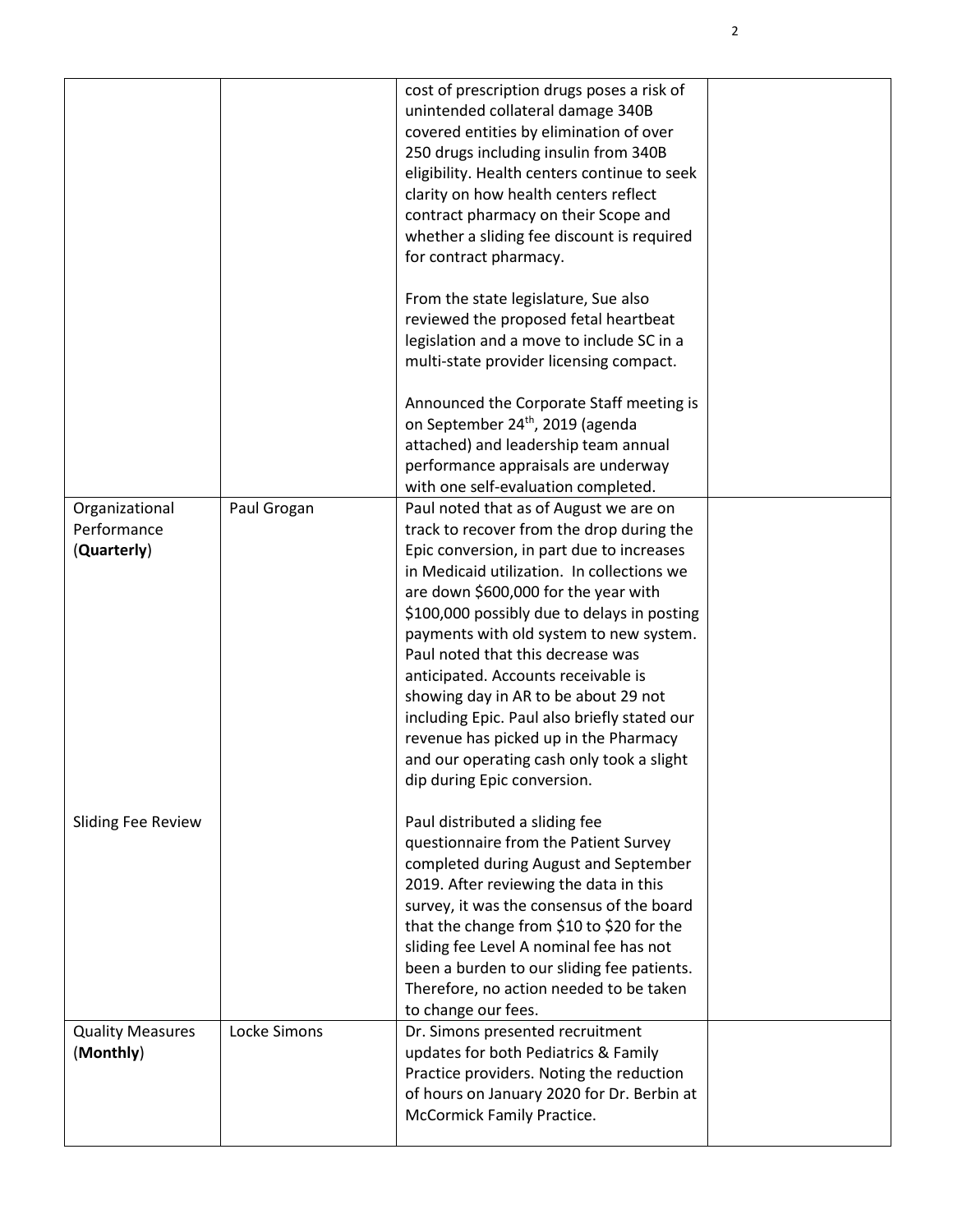|                                                         |                        | Dr. Simons stated the production<br>highlights for Family practice patients per<br>day are down and noted this is all Epic<br>side effects of only being on the system<br>for 3-6 weeks.<br>Quality/Population Health - Dr. Simons<br>announced PCMH renewal are due, TCC<br>on January 2020 and other sites April<br>2020.                              |  |
|---------------------------------------------------------|------------------------|----------------------------------------------------------------------------------------------------------------------------------------------------------------------------------------------------------------------------------------------------------------------------------------------------------------------------------------------------------|--|
|                                                         |                        | i.<br>Peer Review - Dr. Simons<br>presented all methods, areas of<br>focus and final results of review.<br>Announcing as of spring of 2019<br>out of the 30 providers reviewed,<br>there were no incidents of non-<br>compliance and 12 providers had<br>NO identified issues at all.<br>ii.<br>Risk Management meetings are<br>on-going with bi-monthly |  |
|                                                         |                        | assessments.<br>iii.<br><b>Patient Satisfaction Survey</b><br>CY2018, October. Dr. Simons<br>noted that Pediatrics and Uptown<br>are not included in this<br>survey.(Dr. Simons slides we be<br>retain with the minutes for<br>review)<br><b>Quality Measures - were</b><br>iv.                                                                          |  |
|                                                         |                        | reviewed and questions<br>answered.                                                                                                                                                                                                                                                                                                                      |  |
| Department of<br>Corporate<br>Compliance<br>(Quarterly) | <b>Brooke Holloway</b> | Brooke Holloway highlighted HR updates,<br>OSV Preparation, Patient Satisfaction,<br>Recruitment/Retention, and Special<br>Programs. Ms. Veer noted no significant<br>compliance concerns raised during<br>regular review of incident reports.                                                                                                           |  |
|                                                         |                        | OSV Preparation - Kacie<br>McCutcheon and Shelley Botchie<br>are working on<br>credentialing/Privileging and<br>Recruitment/Retention. Rachel<br>Davis is working on ensuring<br>compliance with staff training<br>requirements. We also continue<br>organizing documents and that<br>have to be provided for the<br>reviewers upon their arrival on     |  |
|                                                         |                        | November 5 <sup>th</sup> .                                                                                                                                                                                                                                                                                                                               |  |

3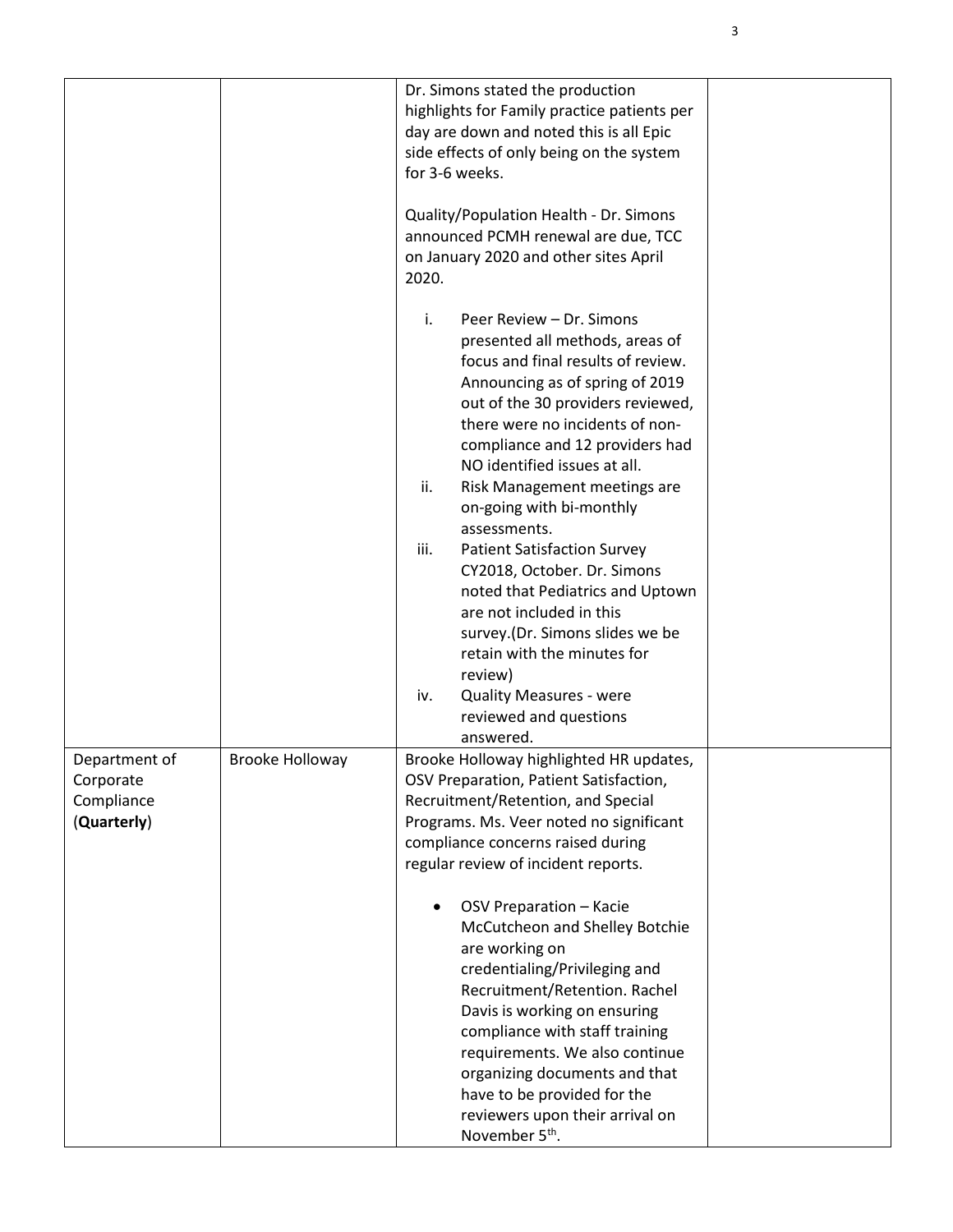|                                 | For Distribution Only                        | Patient Satisfaction - Documents<br>are in the final stages of<br>developing and also being<br>translated into Spanish<br>Special Programs - ChooseWell<br>(pregnancy Intention) - Our<br>funding has been extended at<br>least to 2022.<br>SETEP (HIV/AIDS) - The grant is<br>not over, we were selected as<br>part of an extension project.<br>Monthly RX Dashboard<br>$\bullet$<br><b>Behavioral Health Report</b><br>$\bullet$ |                                         |
|---------------------------------|----------------------------------------------|------------------------------------------------------------------------------------------------------------------------------------------------------------------------------------------------------------------------------------------------------------------------------------------------------------------------------------------------------------------------------------------------------------------------------------|-----------------------------------------|
| <b>Committee Reports:</b>       |                                              |                                                                                                                                                                                                                                                                                                                                                                                                                                    |                                         |
|                                 | <b>Executive Committee</b>                   | No Report.                                                                                                                                                                                                                                                                                                                                                                                                                         |                                         |
|                                 | Development<br>Committee - Malcolm<br>O'Neal | No Report.                                                                                                                                                                                                                                                                                                                                                                                                                         |                                         |
|                                 | <b>Finance Committee</b>                     | No Report.                                                                                                                                                                                                                                                                                                                                                                                                                         |                                         |
|                                 | <b>Strategic Planning</b>                    | Deborah Natvig reviewed the priorities                                                                                                                                                                                                                                                                                                                                                                                             |                                         |
|                                 | Committee - Deborah                          | and goals of the company with                                                                                                                                                                                                                                                                                                                                                                                                      |                                         |
|                                 | Natvig                                       | highlighting the progress areas of                                                                                                                                                                                                                                                                                                                                                                                                 |                                         |
|                                 |                                              | controlled substances, behavioral health<br>services grant and increasing access in                                                                                                                                                                                                                                                                                                                                                |                                         |
|                                 |                                              | telehealth.                                                                                                                                                                                                                                                                                                                                                                                                                        |                                         |
| <b>Discussion Action Items:</b> |                                              |                                                                                                                                                                                                                                                                                                                                                                                                                                    |                                         |
| <b>Standing Agenda</b>          | Grassroots<br>а.                             | Summary included in President's<br>i.                                                                                                                                                                                                                                                                                                                                                                                              |                                         |
| Items                           | Advocacy                                     | Report. Gold Status                                                                                                                                                                                                                                                                                                                                                                                                                |                                         |
|                                 | Report-Rachel                                |                                                                                                                                                                                                                                                                                                                                                                                                                                    |                                         |
|                                 | Davis                                        | Report on Action Alerts & CHC<br>ii.                                                                                                                                                                                                                                                                                                                                                                                               |                                         |
|                                 |                                              | enlisted advocates - Rachel Davis                                                                                                                                                                                                                                                                                                                                                                                                  |                                         |
|                                 |                                              | reiterated the importance of                                                                                                                                                                                                                                                                                                                                                                                                       |                                         |
|                                 |                                              | being an active advocate and<br>provided a website for everyone                                                                                                                                                                                                                                                                                                                                                                    |                                         |
|                                 |                                              | to visit for their viewing.                                                                                                                                                                                                                                                                                                                                                                                                        |                                         |
|                                 |                                              | Hcadvocacy.org                                                                                                                                                                                                                                                                                                                                                                                                                     |                                         |
|                                 |                                              |                                                                                                                                                                                                                                                                                                                                                                                                                                    |                                         |
|                                 | Review of<br>b.                              | Pharmacy Services - Sue Veer<br>i.                                                                                                                                                                                                                                                                                                                                                                                                 | The board unanimously                   |
|                                 | Corporate                                    | presented the change in Dominic                                                                                                                                                                                                                                                                                                                                                                                                    | voted with a motion                     |
|                                 | Policies                                     | Mellette's title from Director of                                                                                                                                                                                                                                                                                                                                                                                                  | made by Malcolm<br>O'Neal and second by |
|                                 |                                              | Pharmacy to Chief Pharmacy<br>Officer, scope of his job. Addition                                                                                                                                                                                                                                                                                                                                                                  | Nathan Andrews.                         |
|                                 |                                              | change reflects the                                                                                                                                                                                                                                                                                                                                                                                                                |                                         |
|                                 |                                              | implementation of contract                                                                                                                                                                                                                                                                                                                                                                                                         |                                         |
|                                 |                                              | pharmacy arrangements.                                                                                                                                                                                                                                                                                                                                                                                                             |                                         |
|                                 |                                              |                                                                                                                                                                                                                                                                                                                                                                                                                                    |                                         |
|                                 |                                              | ii.<br>Approval of Professional                                                                                                                                                                                                                                                                                                                                                                                                    | The board unanimously                   |
|                                 |                                              | Appearance Policy - Sue Veer                                                                                                                                                                                                                                                                                                                                                                                                       | voted with a motion                     |

4